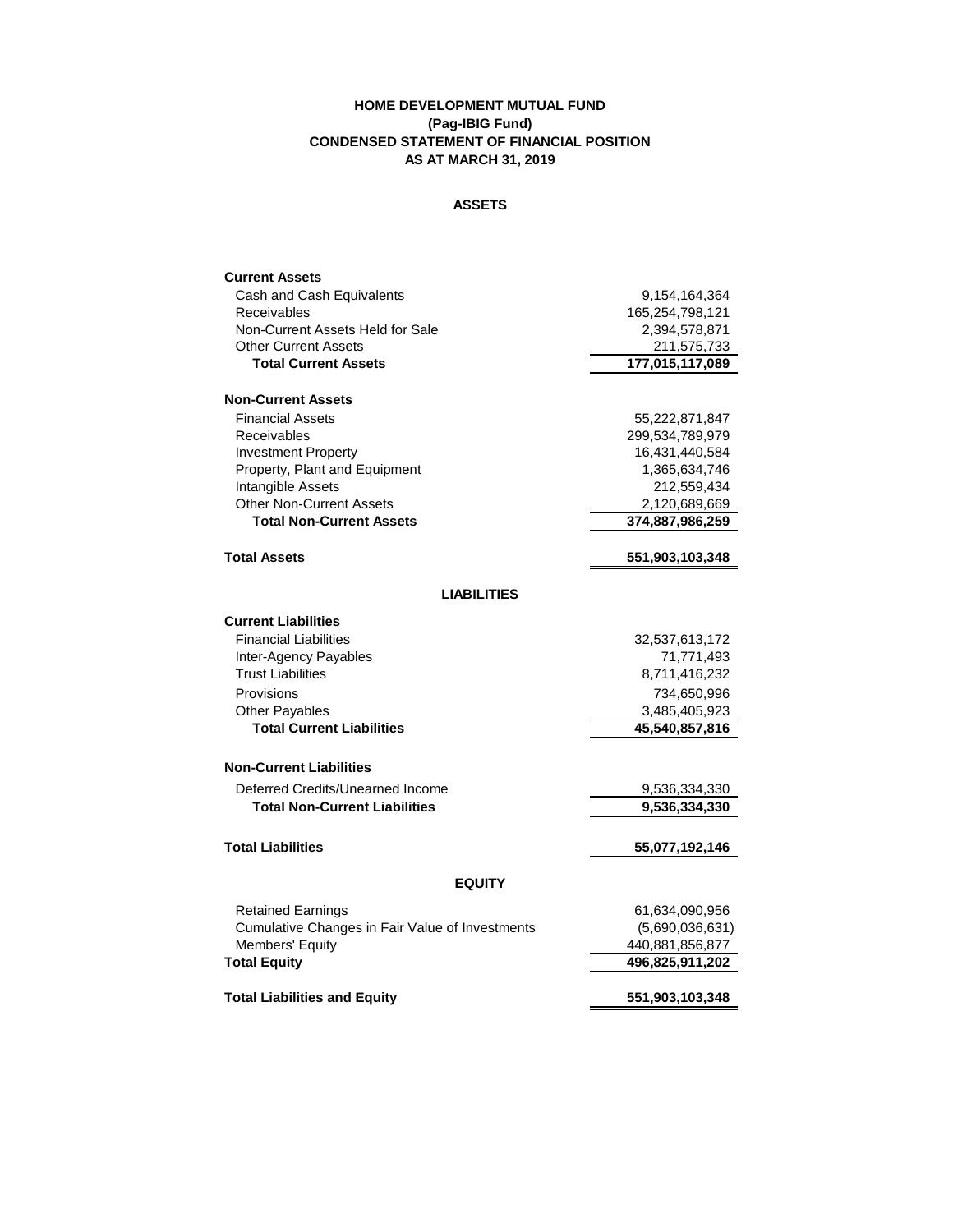# **HOME DEVELOPMENT MUTUAL FUND (Pag-IBIG Fund) CONDENSED STATEMENT OF COMPREHENSIVE INCOME FOR THE PERIOD ENDED MARCH 31, 2019**

| <b>Income</b>                                                      |                |
|--------------------------------------------------------------------|----------------|
| Service and Business Income                                        | 10,711,139,291 |
| Gains                                                              | 1,436,930,270  |
| Other Non-Operating Income                                         | 544,241,106    |
| <b>Total Income</b>                                                | 12,692,310,667 |
| <b>Expenses</b>                                                    |                |
| <b>Personnel Services</b>                                          | 1,033,163,914  |
| Maintenance and Other Operating Expenses                           | 1,709,717,614  |
| <b>Financial Expenses</b>                                          | 4,773,237      |
| Non-Cash Expenses                                                  | 981,506,554    |
| <b>Total Expenses</b>                                              | 3,729,161,319  |
| <b>Profit</b>                                                      | 8,963,149,348  |
| Net Assistance/Subsidy/(Financial Assistance/Subsidy/Contribution) | 17,365         |
| <b>Net Income</b>                                                  | 8,963,131,983  |
| Other Comprehensive Income for the Period                          | 6,711,540,005  |
| <b>Comprehensive Income</b>                                        | 15,674,671,988 |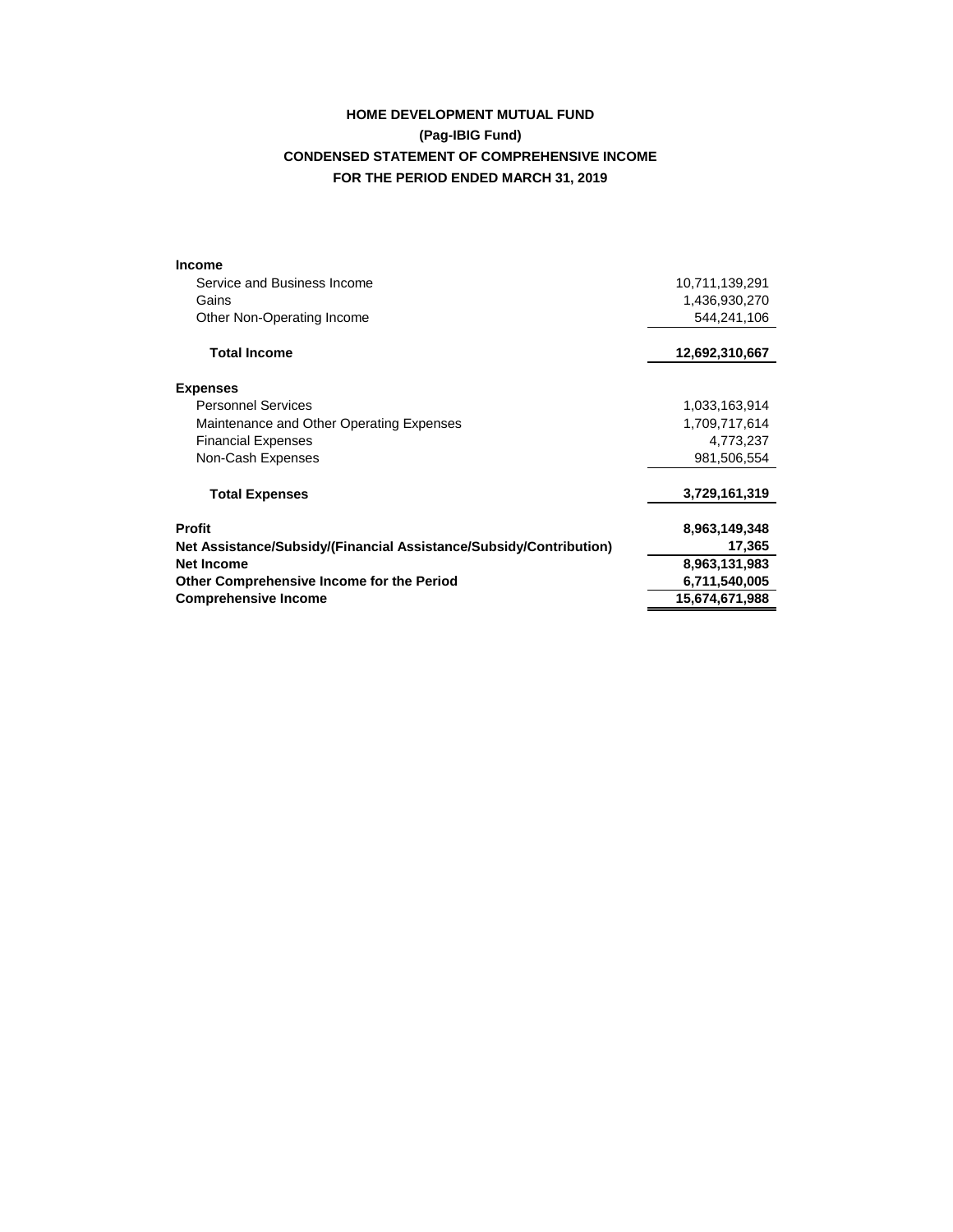## **HOME DEVELOPMENT MUTUAL FUND (Pag-IBIG Fund) STATEMENT OF CASH FLOWS FOR THE PERIOD ENDED MARCH 31, 2019**

| 9,102,945,667    |
|------------------|
| 15,257,939,979   |
| 1,246,900,576    |
| 197,874,311      |
| (17,002,378)     |
| (9,208,085,410)  |
| (18,032,829,966) |
| (4,307,170,026)  |
| (5,759,427,247)  |
|                  |
| 890,822,668      |
| 6,744,422        |
| 116,256,781      |
| 11,545           |
| (294, 878, 520)  |
| (2,500,000,000)  |
| (78,965,819)     |
| (1,860,008,923)  |
|                  |
| 11,878,768,566   |
| (4,085,887,184)  |
| 7,792,881,382    |
| 173,445,212      |
|                  |
| (777, 057)       |
| 8,981,496,209    |
| 9,154,164,364    |
|                  |